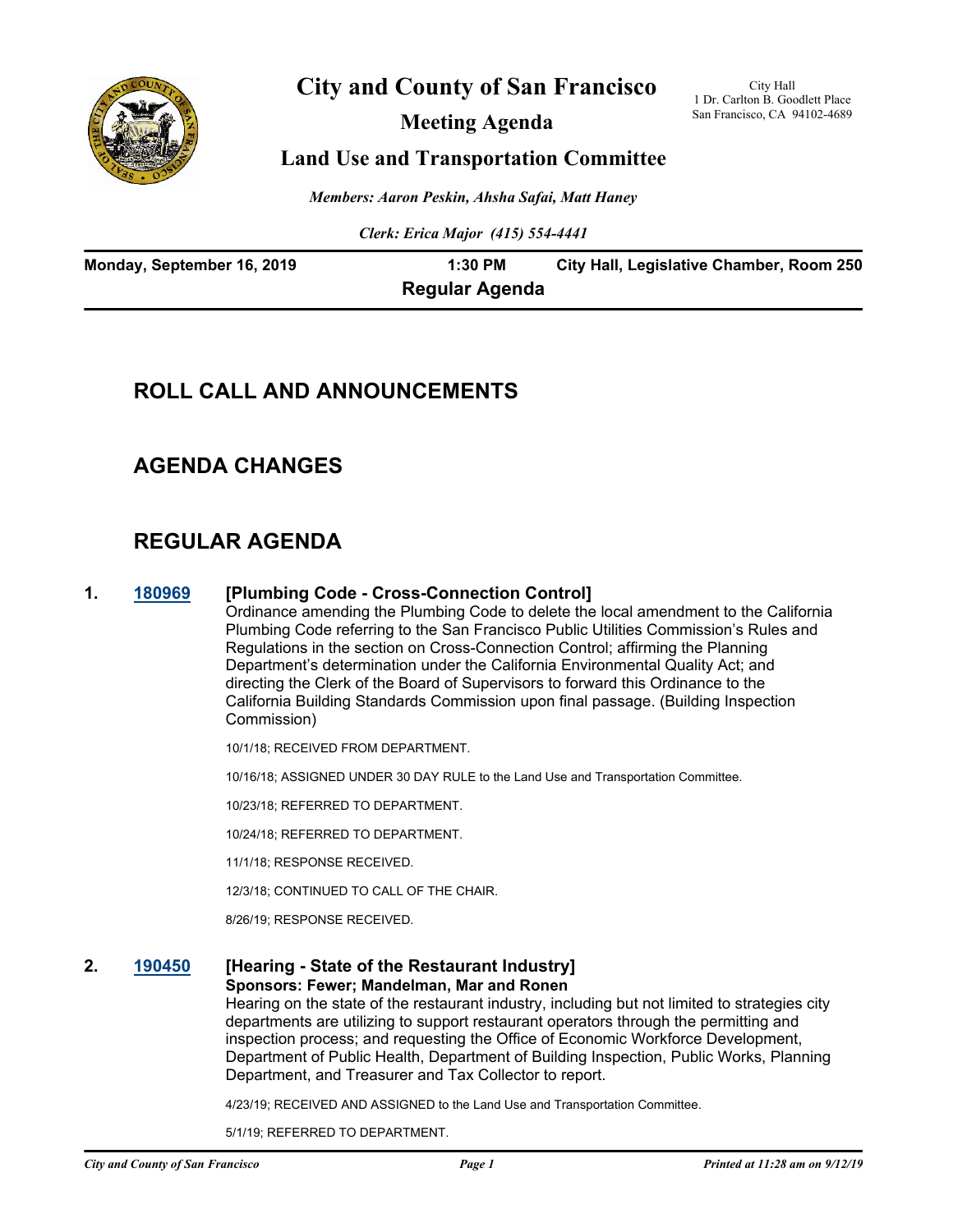# **ADJOURNMENT**

*NOTE: Pursuant to Government Code Section 65009, the following notice is hereby given: if you challenge, in court, the general plan amendments or planning code and zoning map amendments described above, you may be limited to raising only those issues you or someone else raised at the public hearing described in this notice, or in written correspondence delivered to the Board of Supervisors at, or prior to, the public hearing.*

# **LEGISLATION UNDER THE 30-DAY RULE**

*NOTE: The following legislation will not be considered at this meeting. Board Rule 3.22 provides that when an Ordinance or Resolution is introduced which would CREATE OR REVISE MAJOR CITY POLICY, the Committee to which the legislation is assigned shall not consider the legislation until at least thirty days after the date of introduction. The provisions of this rule shall not apply to the routine operations of the departments of the City or when a legal time limit controls the hearing timing. In general, the rule shall not apply to hearings to consider subject matter when no legislation has been presented, nor shall the rule apply to resolutions which simply URGE action to be taken.*

*(There is no legislation pending under the 30-Day Rule.)*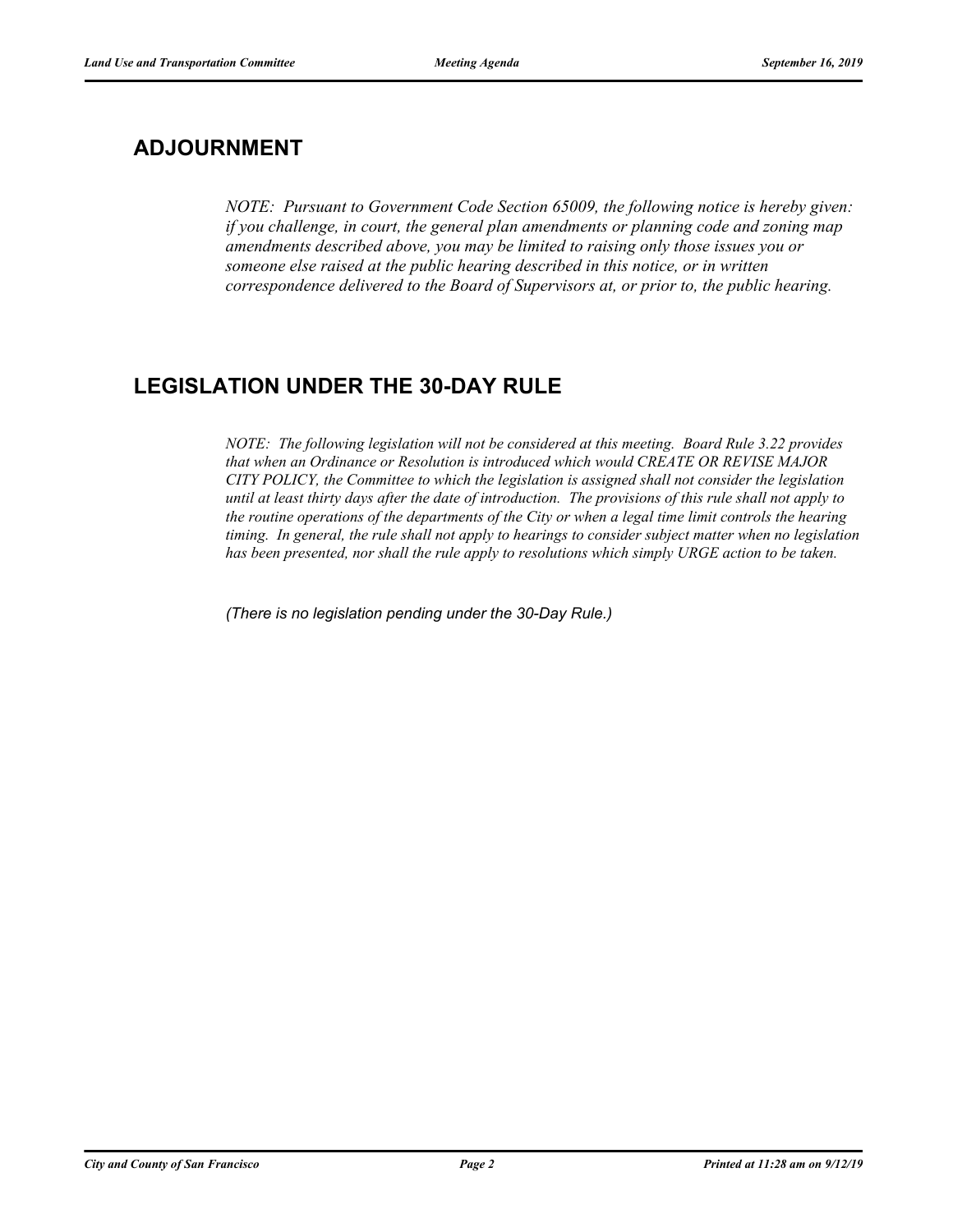## **Agenda Item Information**

Each item on the Consent or Regular agenda may include the following documents:

1) Legislation, 2) Budget and Legislative Analyst report,

3) Department or Agency cover letter and/or report, 4) Public correspondence

Items will be available for review at City Hall, 1 Dr. Carlton B. Goodlett Place, Room 244, Reception Desk.

## **Meeting Procedures**

The Board of Supervisors is the legislative body of the City and County of San Francisco. The Board has several standing committees where ordinances and resolutions are the subject of hearings at which members of the public are urged to testify. The full Board does not hold a second public hearing on measures which have been heard in committee.

Board procedures do not permit: 1) persons in the audience to vocally express support or opposition to statements by Supervisors or by other persons testifying; 2) ringing and use of cell phones, pagers, and similar sound-producing electronic devices; 3) bringing in or displaying signs in the meeting room; and 4) standing in the meeting room.

Each member of the public will be allotted the same maximum number of minutes to speak as set by the President or Chair at the beginning of each item or public comment, excluding City representatives, except that public speakers using interpretation assistance will be allowed to testify for twice the amount of the public testimony time limit. If simultaneous interpretation services are used, speakers will be governed by the public testimony time limit applied to speakers not requesting interpretation assistance. Members of the public who want a document placed on the overhead for display should clearly state such and subsequently remove the document when they want the screen to return to live coverage of the meeting.

IMPORTANT INFORMATION: The public is encouraged to testify at Committee meetings. Persons unable to attend the meeting may submit to the City, by the time the proceedings begin, written comments regarding the agenda items. These comments will be made a part of the official public record and shall be brought to the attention of the Board of Supervisors. Written communications should be submitted to the Clerk of the Board or Clerk of the Committee: 1 Dr. Carlton B. Goodlett Place, Room 244, San Francisco, CA 94102. Communications not received prior to the hearing may be delivered to the Clerk of the Board or Clerk of the Committee at the hearing and you are encouraged to bring enough copies for distribution to all of its members.

LAPTOP COMPUTER FOR PRESENTATIONS: Contact City Hall Media Services at (415) 554-7490 to coordinate the use of the laptop computer for presentations. Presenters should arrive 30 minutes prior to the meeting to test their presentations on the computer.

COPYRIGHT: System content that is broadcasted live during public proceedings is secured by High-bandwidth Digital Content Protection (HDCP), which prevents copyrighted or encrypted content from being displayed or transmitted through unauthorized devices. Members of the public who utilize chamber digital, audio and visual technology may not display copyrighted or encrypted content during public proceedings.

AGENDA PACKET: Available for review in the Office of the Clerk of the Board, City Hall, 1 Dr.Carlton B Goodlett Place, Room 244, or on the internet at http://www.sfbos.org/meetings. Meetings are cablecast on SFGovTV, the Government Channel 26. For DVD copies and scheduling call (415) 554-4188.

LANGUAGE INTERPRETERS: Requests must be received at least 48 hours in advance of the meeting to help ensure availability. Contact Peggy Nevin at (415) 554-5184. AVISO EN ESPAÑOL: La solicitud para un traductor debe recibirse antes de mediodía de el viernes anterior a la reunion. Llame a Peggy Nevin at (415) 554-5184. Paunawa: Ang mga kahilingan ay kailangang matanggap sa loob ng 48 oras bago mag miting upang matiyak na matutugunan ang mga hiling. Mangyaring tumawag ka sa (415) 554-5184.